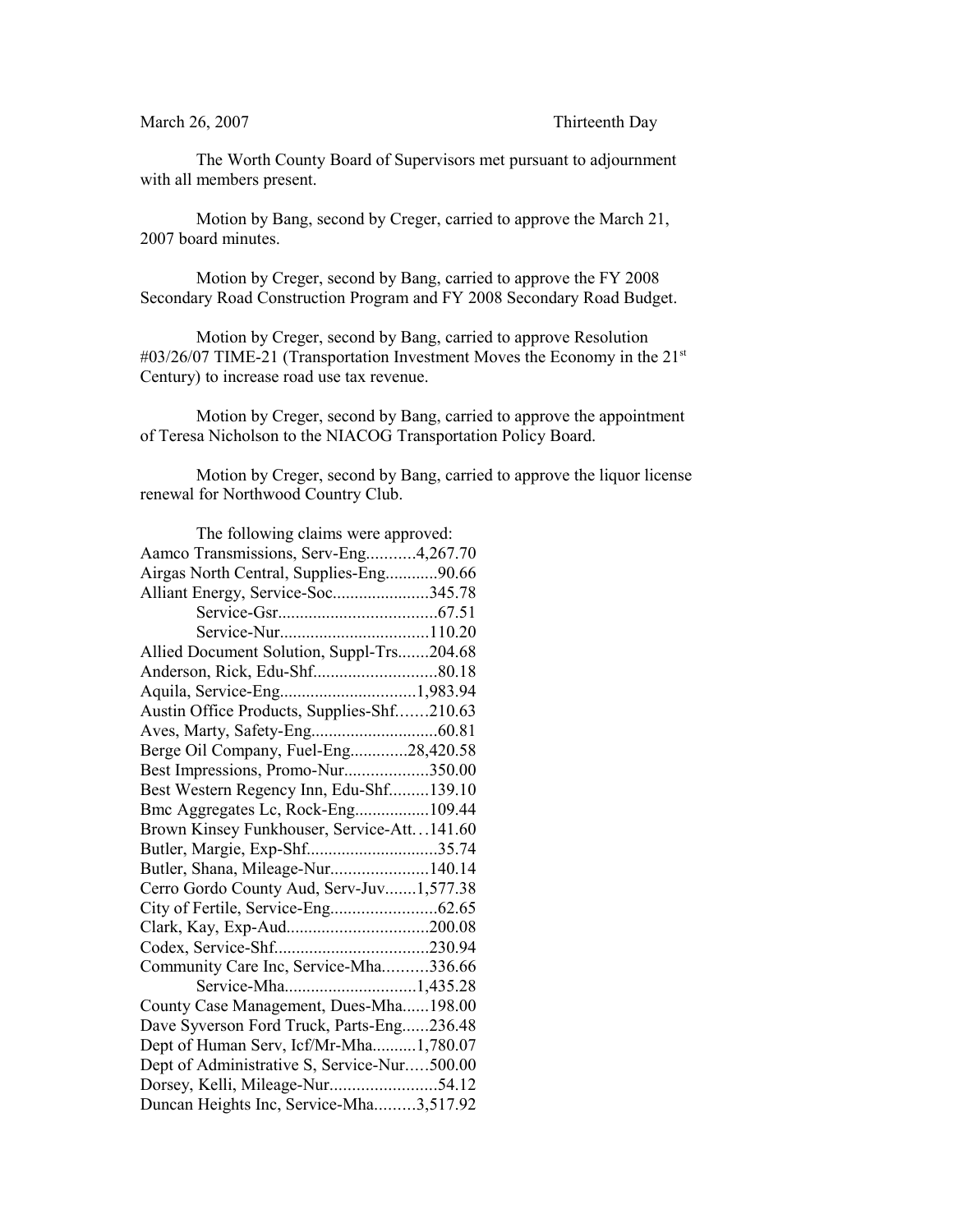| Fallgatter's Market, Supplies-Nur31.24                       |  |
|--------------------------------------------------------------|--|
|                                                              |  |
|                                                              |  |
| Ferden, Eugene, Meeting-Vaf62.20                             |  |
| Ferley, Paul, Meeting-Vaf50.00                               |  |
| Finke, Teri, Mileage-Shf120.95                               |  |
| Fleetwood Financial, Equip-E9114,240.75                      |  |
| Future Line Truck Equip, Parts-Eng593.40                     |  |
| Gardiner Thomsen, Audit-Ndp2,000.00                          |  |
|                                                              |  |
| Greve Law Office, Rent-Att250.00                             |  |
| H & H Food Service, Service-Shf468.94                        |  |
| Hackbart, Philip E., Meeting-Vaf59.84                        |  |
| Hanson, Jake, Mileage-Trs131.89                              |  |
| Hartman, Lisa, Mileage-Nur18.26                              |  |
|                                                              |  |
| Hengesteg, Stephanie, Supplies-Trs19.58                      |  |
| Hitchcock, Ashley, Mileage-Hha4.84                           |  |
| Huebner, Cheryl, Mileage-Nur125.00                           |  |
|                                                              |  |
| Hygienic Laboratory Acct, Serv-Nur612.00                     |  |
|                                                              |  |
| Ingersoll, R Michael, Edu-Shf26.66                           |  |
|                                                              |  |
| Iowa Dept of Human Serv, Icf-Mha28,543.61                    |  |
| Waiver-Mha4,399.18                                           |  |
| Enhanced-Mha537.60                                           |  |
|                                                              |  |
| Iowa Emergency Number, Edu-E91190.00                         |  |
| Iowa State Sheriff's & D, Edu/Shf420.00                      |  |
| J & J Machining Welding, Suppl-Eng253.26                     |  |
|                                                              |  |
|                                                              |  |
|                                                              |  |
| Johnson, Teresa, Mileage-Nur20.24                            |  |
| Kenison, Elizabeth, Exp-Rec79.88                             |  |
|                                                              |  |
| Kws Inc, Service-Eng9,567.75<br>Langenbau, Jay, Edu-Shf31.08 |  |
| Law Enforcement Systems, Suppl-Shf105.00                     |  |
|                                                              |  |
|                                                              |  |
| Lawson Products Inc, Parts-Eng4,242.28                       |  |
| Lexis-Nexis, Service-Att113.00                               |  |
| Liberty Square, Service-Mha980.00                            |  |
| Low's Standard, Service-Hha24.05                             |  |
| Marshall & Swift Inc, Service-Gsr11.12                       |  |
|                                                              |  |
| May, Dennis, Mileage-Sup188.60                               |  |
|                                                              |  |
| Mechem, Elsie L, Mileage-Mha194.34                           |  |
| Mental Health Center, Serv-Mha12,565.00                      |  |
| Service-Mha3,603.30<br>Meyer, Pam, Mileage-Twp4.10           |  |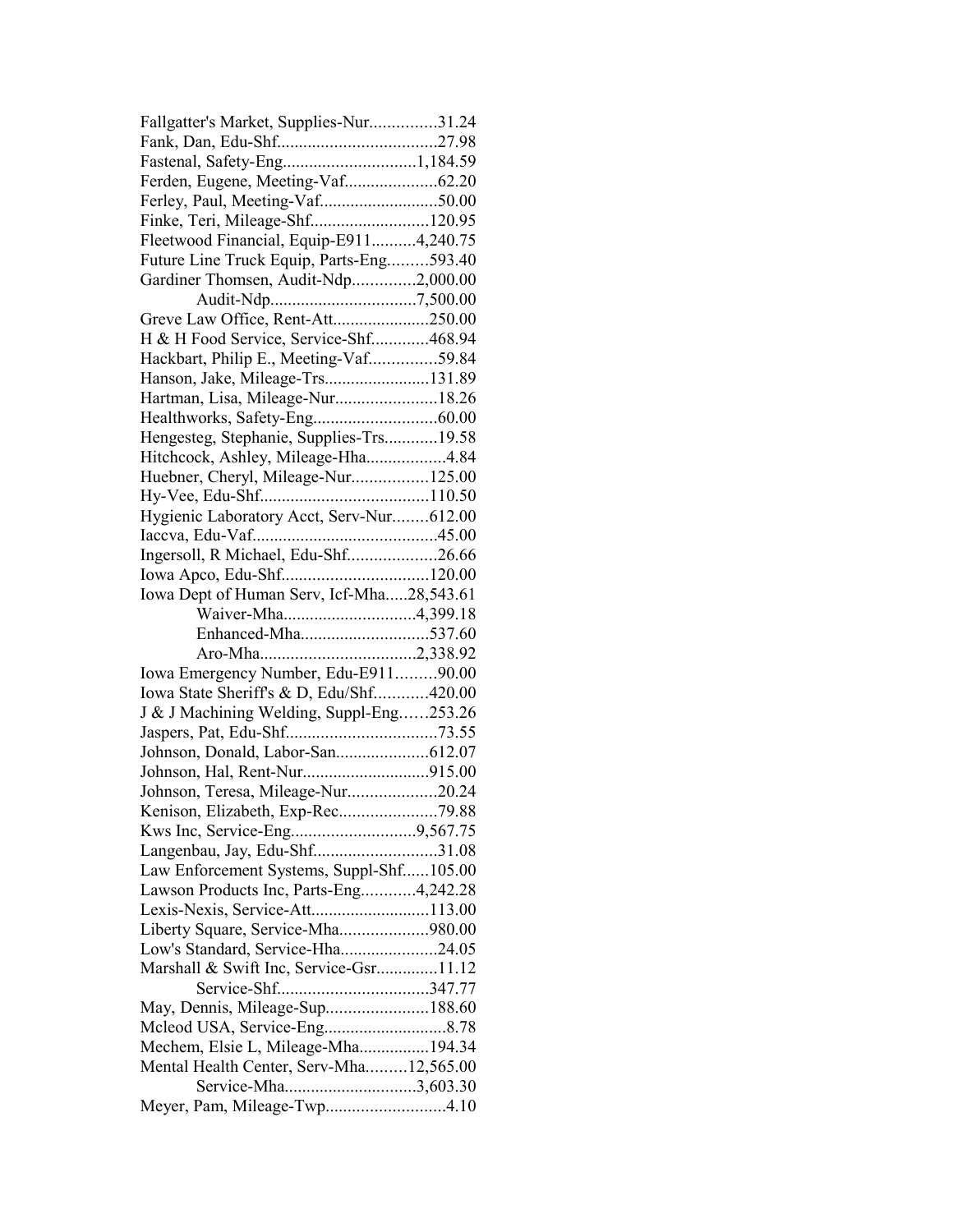| Mireles, Jessie, Mileage-Mha331.28         |  |
|--------------------------------------------|--|
| Mireles, Sandra, Exp-Mha138.35             |  |
| Mitchell Co Care, Service-Mha1,260.00      |  |
|                                            |  |
| Next Generation Technolo, Serv-Mha560.00   |  |
|                                            |  |
|                                            |  |
| North Iowa Vocational, Serv-Mha3,489.00    |  |
| Northern Iowa Therapy Pc, Serv-Nur520.00   |  |
| Northwood Lumber Co, Supplies-Eng32.25     |  |
| Northwood Motor Co, Service-Eng41.95       |  |
| Northwood Short Stop, Grant-Nur38.85       |  |
| Northwood True Value, Supplies-Nur7.58     |  |
| Northwoods State Bank, Supplies-Trs18.69   |  |
| Olson, Lisa, Mileage-Hha19.80              |  |
| Omb Police Supply, Service-Shf256.89       |  |
| Opportunity Village, Service-Mha1,005.34   |  |
| Osage Municipal Utilities, Serv-Ema26.72   |  |
|                                            |  |
| Pitney Bowes, Service-Dap552.00            |  |
| Popp Excavating, Llc, Service-Eng33,625.00 |  |
| Prazak, Edie, Mileage-Hha11.44             |  |
| Pss-Denver, Supplies-Wec137.64             |  |
|                                            |  |
|                                            |  |
|                                            |  |
|                                            |  |
|                                            |  |
| Reserve Account, Postage-Aud800.00         |  |
|                                            |  |
| Scott Van Keppel Llc, Parts-Eng1,422.71    |  |
| Signatures Supper Club, Supplies-Nur36.00  |  |
|                                            |  |
| Smith, John M, Edu-Shf26.59                |  |
| Staples Credit Plan, Supplies-Nur300.66    |  |
| The Sidwell Company, Gis-Cap17,000.00      |  |
| Thomas Capranos, Rent-Nur200.00            |  |
| Thompson, Mike, Safety-Eng125.00           |  |
|                                            |  |
| Ver Helst Snyder Drug, Supplies-Rec16.70   |  |
|                                            |  |
|                                            |  |
|                                            |  |
|                                            |  |
|                                            |  |
| Supplies-Shf244.73                         |  |
|                                            |  |
|                                            |  |
| Webster Co Auditor, Rent-Cta80.02          |  |
| Winnebago Co Auditor, Exp-Mha6,815.86      |  |
| Worth County Fair, Booth-Nur130.00         |  |
|                                            |  |